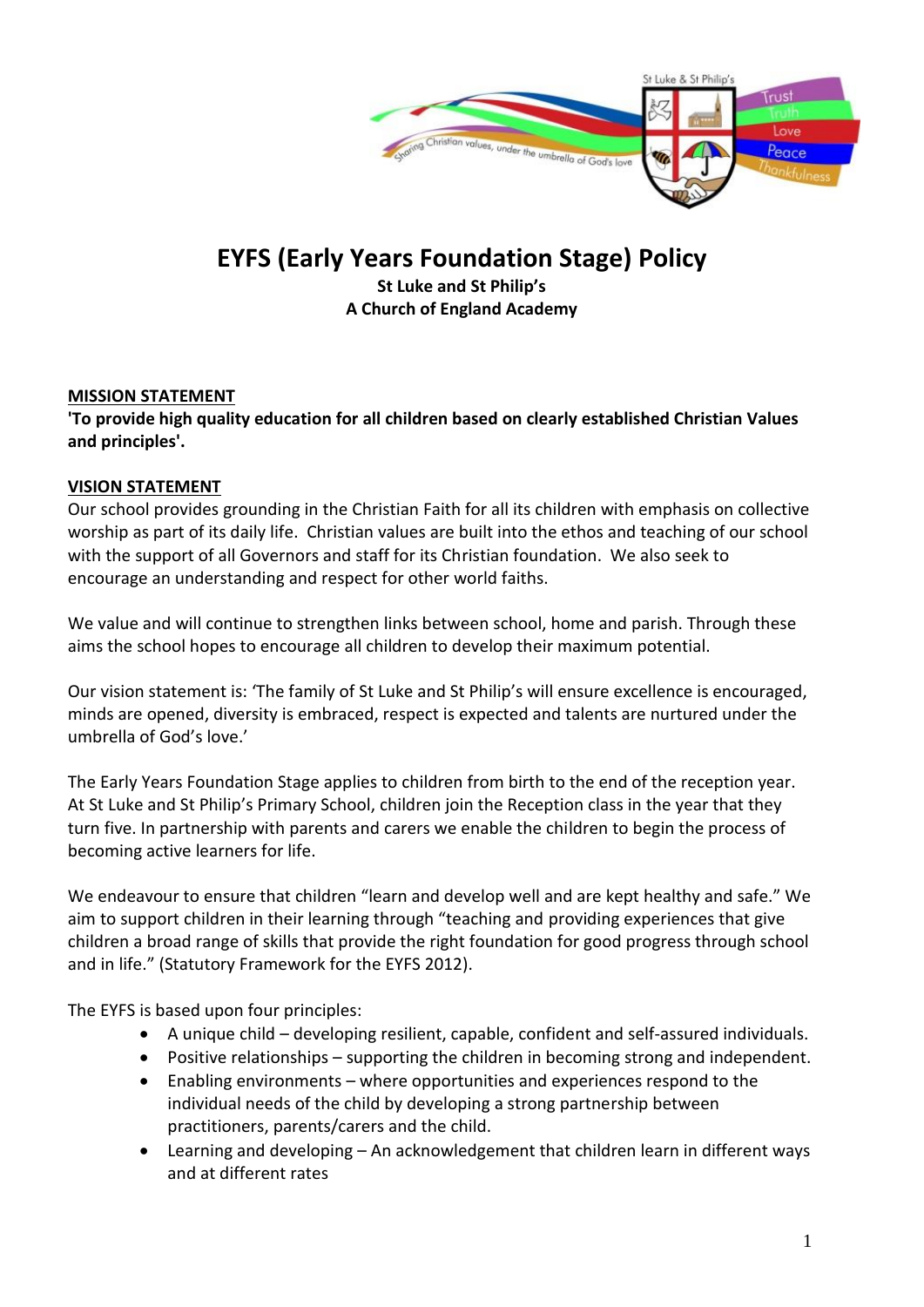# **A Unique Child**

At St Luke and St Philip's Primary School we recognise that every child is a competent learner who can be resilient, capable, confident and self-assured. We recognise that children develop in individual ways, at varying rates. Children's attitudes and dispositions to learning are influenced by feedback from others; we use praise and encouragement, as well as celebration/ sharing assemblies and rewards, to encourage children to develop a positive attitude to learning.

#### **Inclusive Practise**

All children and their families are valued at St Luke and St Philip's Primary School. Children are treated as individuals and have equal access to all provisions available. We give our children every opportunity to achieve their best. We do this by taking into account our children's range of life experiences when planning for their learning.

In the EYFS we set realistic and challenging expectations that meet the needs of our children.

We achieve this by planning to meet the needs of boys and girls, children with special educational needs, children who are more able, children with disabilities, children from all social and cultural backgrounds, children of different ethnic groups and those from diverse linguistic backgrounds. We liaise closely with all relevant professionals in order to provide early support for those children and their families who need it.

Assessments take into account contributions from a range of perspectives to ensure that any child with potential special educational needs is identified at the earliest possible opportunity. Early identification of special needs is crucial to enable staff to support the development of each child. Concerns are always discussed with parents/carers at an early stage and the schools Inclusion manager is called upon for further information and advice. Appropriate steps are taken in accordance with the school's Inclusion policy for SEN.

We meet the needs of all our children through:

- Planning opportunities that build upon and extend children's knowledge, experience and interests, and develop their self-esteem and confidence;
- Using a wide range of teaching strategies based on children's learning needs;
- Providing a wide range of opportunities to motivate and support children and to help them to learn effectively;
- Providing a safe and supportive learning environment in which the contribution of all children is valued;
- Using resources which reflect diversity and are free from discrimination and stereotyping;
- Planning challenging activities for children whose ability and understanding are in advance of their language and communication skills;
- Monitoring children's progress and taking action to provide support as necessary.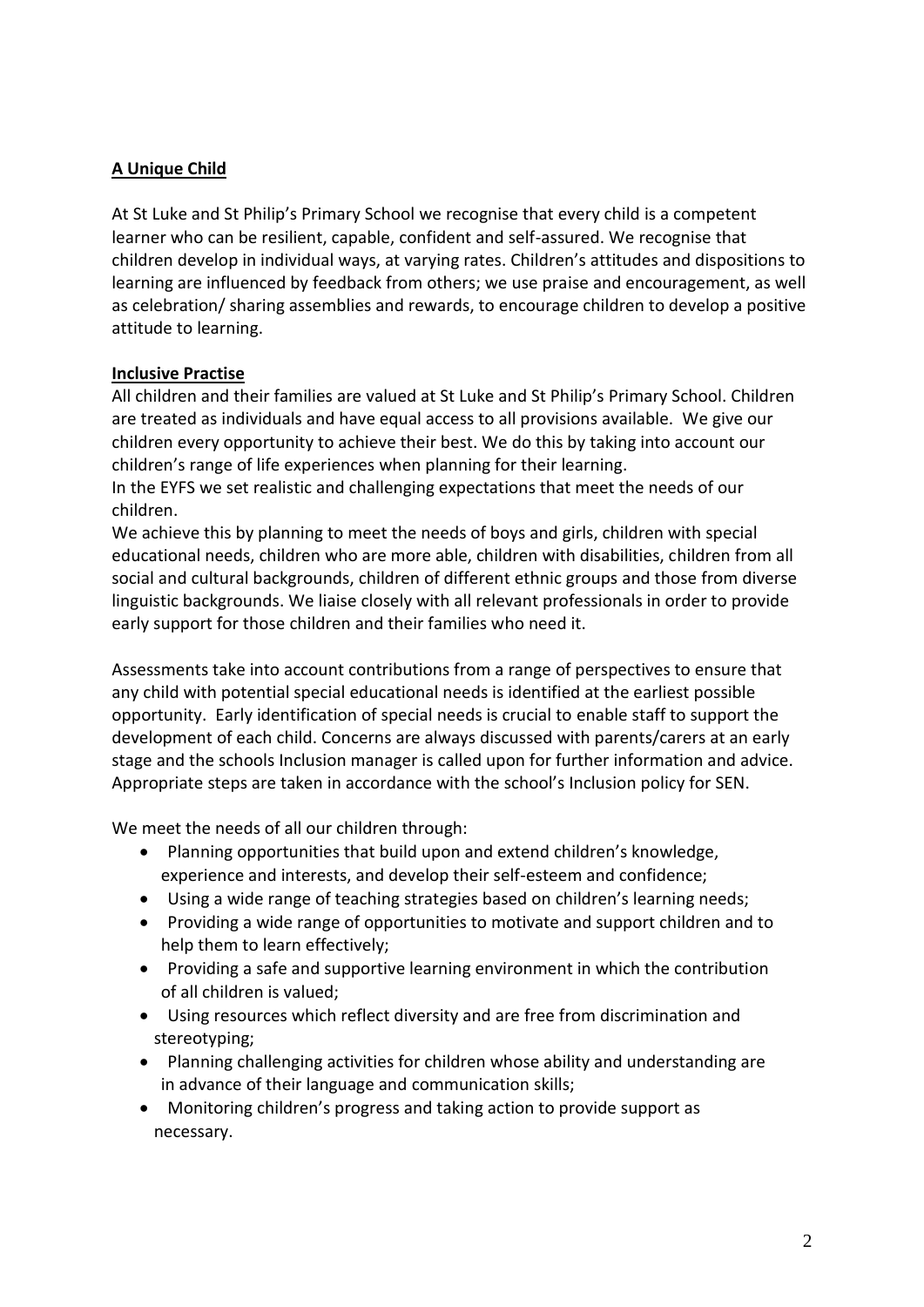# **Welfare**

It is important to us that all children in the school are 'safe'. We aim to educate children on boundaries, rules and limits and to help them understand why they exist. We provide children with choices to help them develop this important life skill. Children should be allowed to take risks, but need to be taught how to recognise and avoid hazards. We aim to protect the physical, emotional and psychological well-being of all children. For further information please refer to our Safeguarding Children Policy.

"Children learn best when they are healthy, safe and secure, when their individual needs are met and when they have positive relationships with the adults caring for them."

At St Luke and St Philip's Primary School we understand that we are legally required to comply with certain welfare requirements as stated in the Statutory Framework for Early Years Foundation Stage 2012. We understand that we are required to:

- Promote the welfare and safeguarding of children;
- Promote good health, preventing the spread of infection and taking appropriate action when children are ill;
- Manage behaviour effectively in a manner appropriate for the children's stage of development and individual needs;
- Ensure all adults who look after the children or who have unsupervised access to them are suitable to do so;
- Ensure that the premises, furniture and equipment is safe and suitable for purpose;
- Ensure that every child receives enjoyable and challenging learning and development experiences tailored to meet their needs;
- Maintain records, policies and procedures required for safe efficient management of the setting and to meet the needs of the children.

## **Health, Safety and Well being**

Children's health is an integral part of their emotional, mental, social, environmental and spiritual well being. We promote healthy snacks and offer foods from different cultures to develop their taste preferences. Activities relating to the food cycle are interwoven in planning e.g. harvest preparations, planting seeds, gathering preparing and eating! We ensure that children have access to quiet areas indoors and outdoors where they can relax alongside space for vigorous free movements. Additional time is allocated to Foundation Stage for large and free movements to be carried out in the school hall.

At St Luke and St Philip's Primary School, there are clear procedures for assessing risk (see whole school risk assessment policy) which includes procedures for keeping children safe during outings and for any aspects of the environment or provision that may require a further risk assessment. In addition to this, an annual risk assessment is conducted of the EYFS (see EYFS risk assessments) and in the staff handbook, safeguarding and child protection polices, there is detailed information and procedures to ensure the safety of the children. The EYFS risk assessment must be read in conjunction with other relevant whole school polices.

In line with the EYFS statutory framework 2012, at St Luke and St Philip's Primary School we undertake;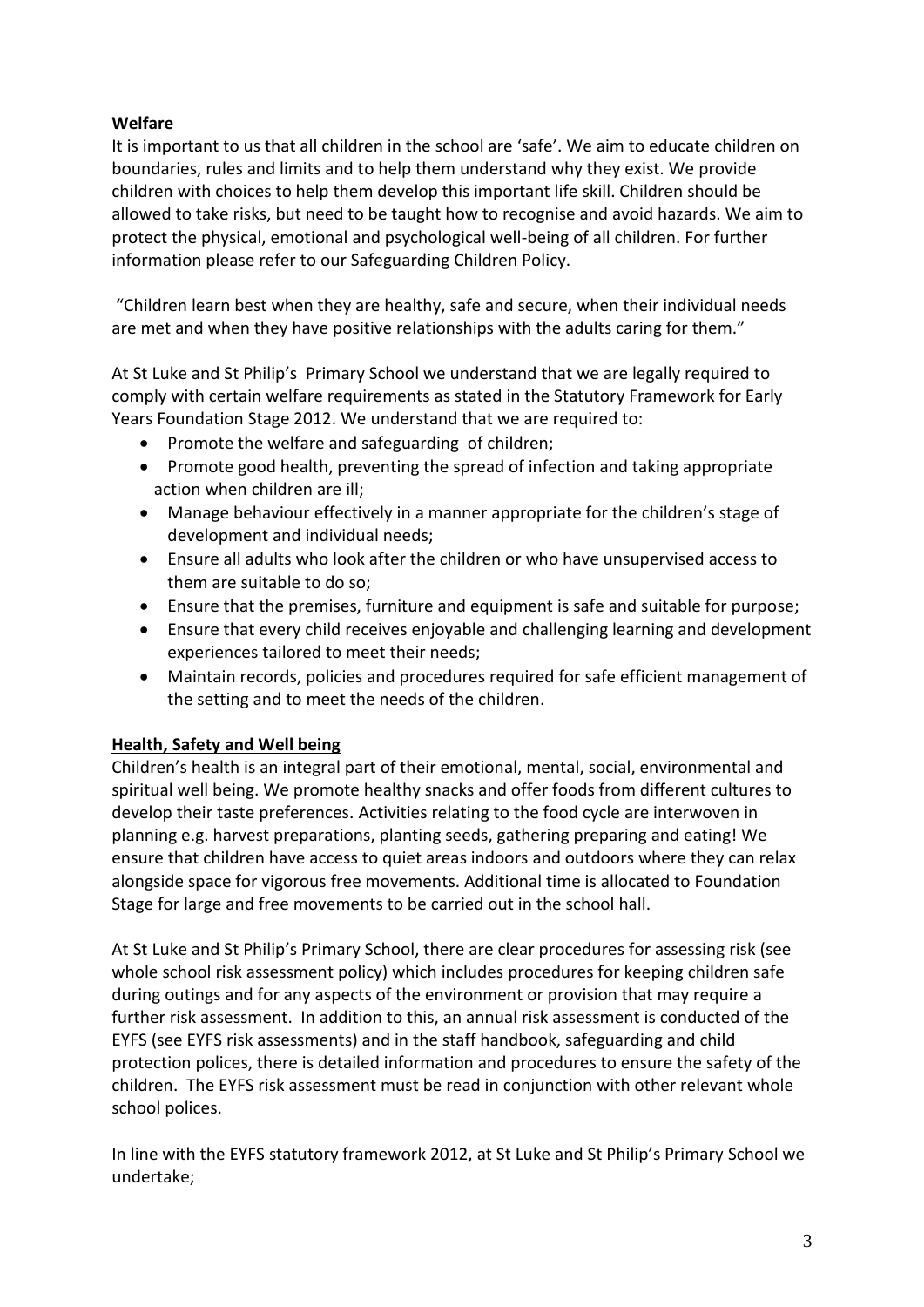- A whole school medicines policy ensuring that there are systems in place to ensure that medicines and the systems for obtaining information about a child's needs for medication are kept up to date. Medicines will not be administered unless they have been prescribed by a doctor, dentist, nurse or pharmacist. Training is provided for staff where the administration of medicine requires medical or technical knowledge. Prescribed medicines are only administered to a child where written permission for that particular medicine has been obtained from the child's parent and/or carer. At St Luke and St Philip's Primary School a written record is kept each time a medicine is administered to a child and informs the child's parents and/or carers on the same day." (Statutory framework for EYFS 2012);
- Fresh drinking water is available at all times;
- Children's' dietary needs are recorded and acted upon when required;
- A first aid box is accessible at all times and a record of accidents and injuries is kept (see accident and injury policy). As of September 2012, all Teaching assistants in the EYFS are paediatric first aid trained;
- A health and safety policy and procedures which cover identifying, reporting and dealing with accidents, hazards and faulty equipment.
- A fire and emergency evacuation procedure and policy
- A safeguarding policy stating how mobile phones and cameras are to be used and stored securely whilst children are in the setting. Cameras that are used in school must not be used for staff own personal use.
- Appropriate clothing, in particular in relation to the wearing of heels (stilettos or a heel that comes to a point). Staff are expected to wear clothing that supports them in getting to a child's level and playing and engaging with children at floor level.

## **Positive Relationships**

At St Luke and St Philip's Primary School we recognise that children learn to be strong and independent through forming secure relationships. We aim to develop caring, respectful, professional relationships with the children and their families.

## **Parents as Partners**

We recognise that parents/carers are children's first and most enduring educators and we highly value the contribution that parents make. We recognise the role that parents have played and their future role in supporting their child/ren's education and development. We do this through:

- Talking to parents about their child before they start in our school
- The children having the opportunity to spend time with their teacher(s) prior to starting school during transfer sessions
- Support children though their transition from pre-school to Reception class with the children attending part time during the first week / few days. This is also to further support staff and parents in getting to know each other as well as the children;
- Inviting all parents to an induction meeting during the term before their child starts school and again during the first half term of the child's Reception year in order to detail how we aim to work with their child particularly in relation to reading and phonics;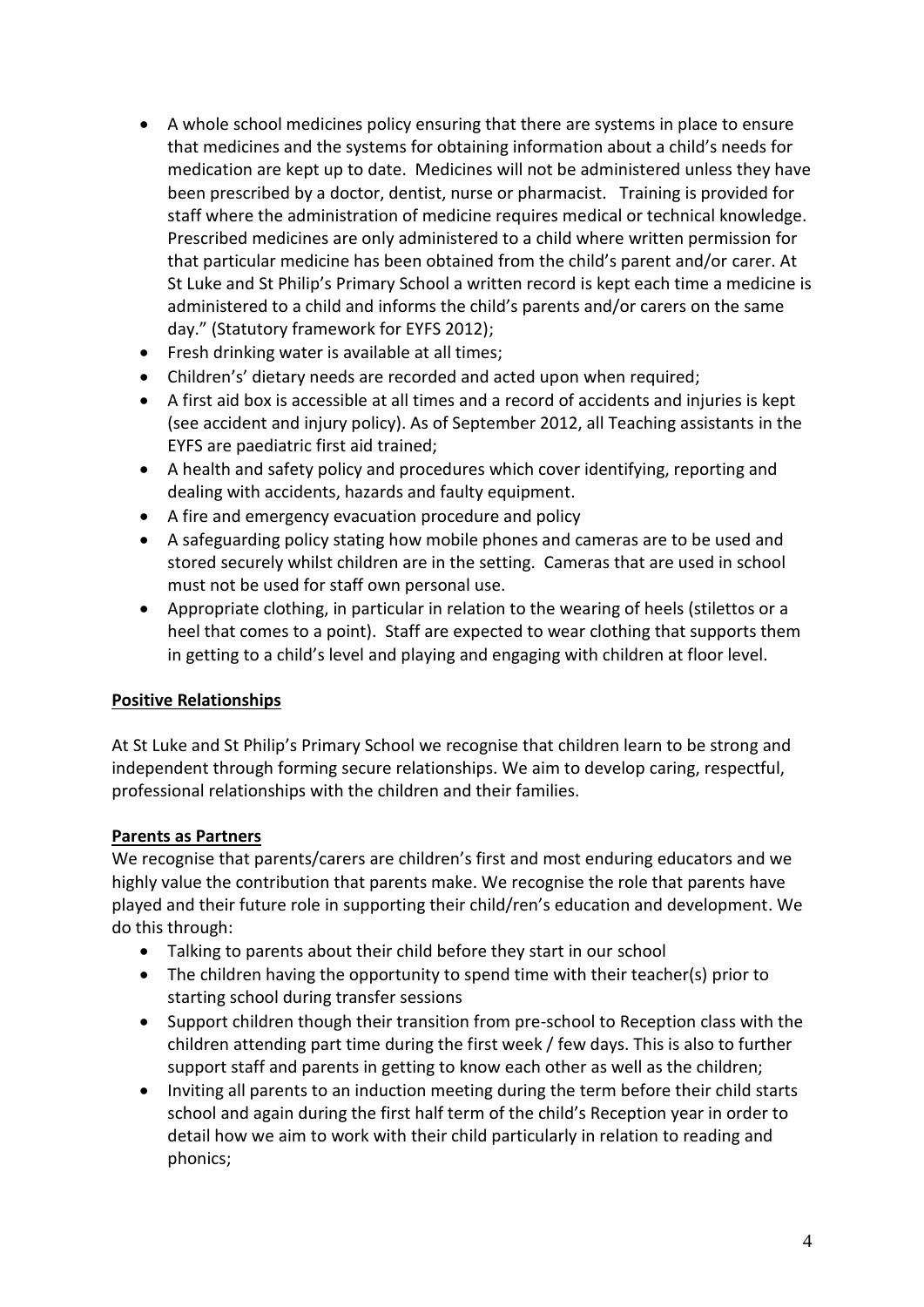- Offering parents regular opportunities to talk about their child's development and progress and allowing free access to their children's Learning Journals and work books.
- Encouraging parents to talk to the child's teacher if there are any concerns. There is a formal meeting for parents three times a year at which the teacher and the parent discuss the child's progress in private with the teacher. Parents receive a report on their child's attainment and progress at the end of each school year;
- Offering various activities throughout the year that involve parents/carers in the life of St Luke and St Philip's e.g. church services and events, fairs and assemblies.
- Providing parents with opportunities to celebrate their child's learning and development by completing "wow" moments which inform planning and provision;
- Written contact through home reading books as well as the acknowledgement that parents can ring school to contact key workers.
- Supporting parents/carers whose first language is one other than English
- Supporting parents/carers who have a child with special educational needs.

## **Supporting Learning**

Effective teaching approaches will be secure where we:

- Engage and stimulate the learner
- Allow for regular review of progress towards learning outcomes.
- Vary what we provide to match children's needs.
- Maximize opportunities to explore in a whole group, small group, paired, individual and independently.

Routines are an important way that children feel secure and can make sense of all the opportunities offered throughout their time at St Luke and St Philip's Primary School. This includes self registration, signs and timetables, snack time, small group time and whole group phonics, story, circle times, PE and assemblies. Children will use continuous provision throughout their day and will able be supported through adult led activities.

## **Key Person**

At St Luke and St Philip's Primary School, each child has a key person (Class teacher, Nursery Nurse or Teaching Assistant). The key person builds confidence, gives children opportunities to express their thinking and use their initiative. We believe children learn and develop effectively when the key person provides:

- First hand experiences
- Individual and collaborative learning experiences
- Appropriate pace
- An environment where children can take risks
- Innovative delivery
- Clear expectations
- Opportunities to review and reflect
- Thinking time
- Thorough preparation and organisation
- Activities building on prior learning
- Open ended, thought provoking challenging questions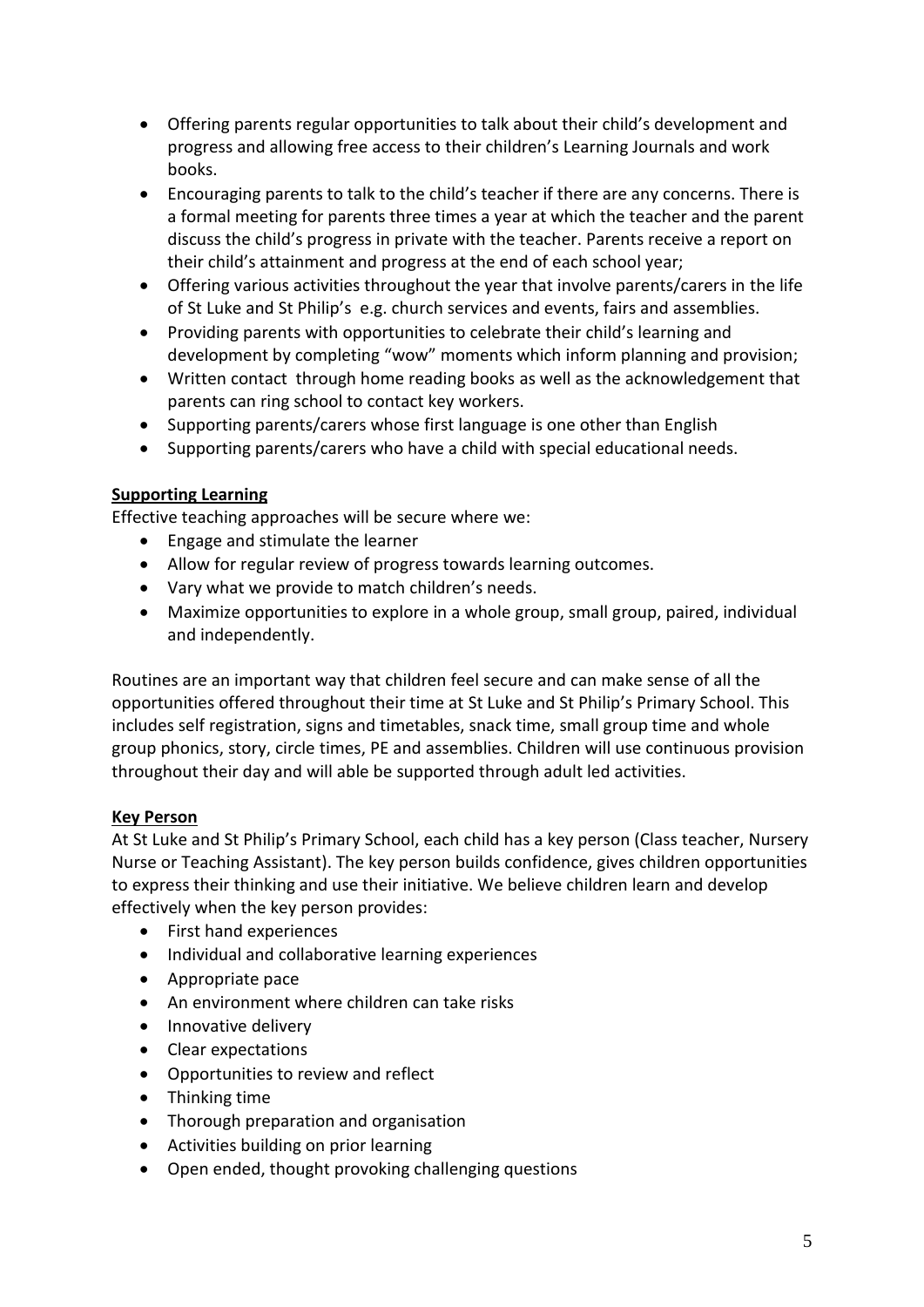- Support for children with differing needs
- Support for parent/carer

All staff involved with children in the Early Years Foundation Stage aim to develop good and warm relationships, interacting positively with them and taking time to listen.

*"The best kind of teacher is one who helps you do what you couldn't do for yourself but doesn't do it for you."*

(Child aged 8, quoted in "Teaching Children to think" by Robert Fisher, Nelson Thomas 1990)

## **Enabling Environments**

We aim to create an attractive and stimulating learning environment where children feel confident and secure and challenged. The children have daily access to an indoor and outdoor environment that is set up in discrete areas of learning with planned continuous provision. These are areas where the children can be active, be quiet and rest. The environment is organised into continuous provision areas, where children are able to find and locate equipment and resources independently. Our outdoor provision will offer opportunities for doing things in different ways and on different scales than when indoors. It will offer the children the opportunity to explore, use their sense and be physically active and exuberant.

We are committed to providing high quality continuous provision. Areas are established and maintained, long term plans are displayed in areas with short term planning detailing enhancements. Areas are audited and resources replenished regularly. Resources are labelled and organised to aid self selection and provision reflects the culture and Christian ethos of our school and church.

Children will be taught how to use all resources safely through focused activities. The adult's role within continuous provision areas will encourage children to interact with resources and the environment with care and respect: and with regard to health and safety. We offer a range of resources both natural and man-made. We have a range of multi sensory, multi cultural and non stereotypical resources.

Our displays are interactive, inviting and of high quality. We aim to reflect the Christian ethos of our school and the community to which we serve. We are respectful of children's uniqueness across all areas of learning and development and displays reflect current themes in learning. Displays show what children have experienced and learnt and are annotated by adults describing the process involved and where appropriate, the outcomes.

# **The Wider Context**

At St Luke and St Philip's Primary School, we recognise that children's social, emotional and educational needs are central to any transition from home to school, from Reception to Year 1 and from one Early Years setting to another. We communicate with local nurseries, day care centres, private providers and Children's Centres as well as with parents and carers to ensure that children's needs are met. Information is shared in order that there is continuity in their learning and development. We have good links with local nurseries and visits are undertaken by either the Class teacher or Nursery Nurse to meet with the children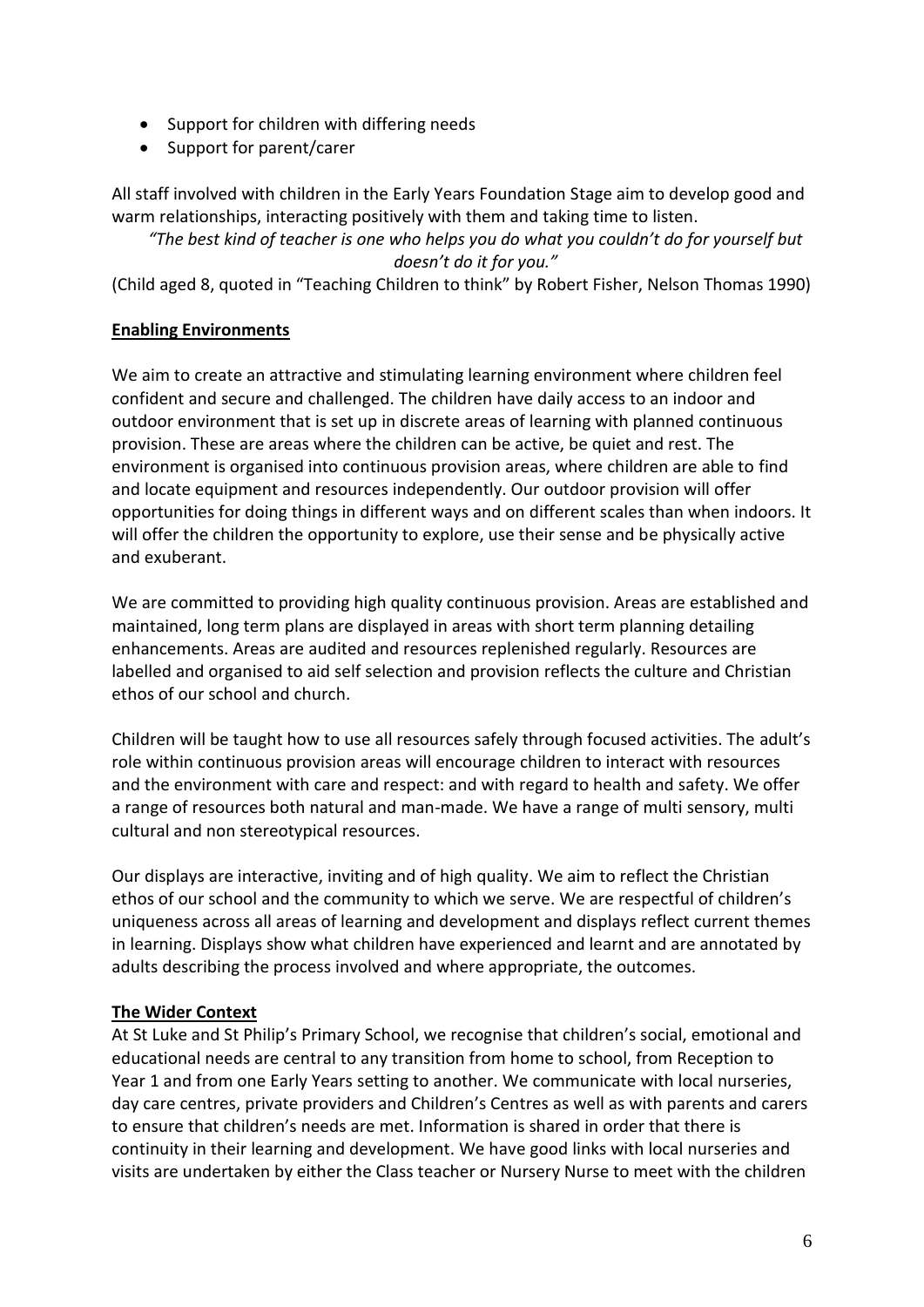prior to them starting at school in September. These visits provide the opportunity to discuss individual needs and to meet the children.

Early Years Foundation Stage staff work together across local authority services in order to achieve the best for all children. This may involve working with multi agency professionals. Our aim is for all key partners to communicate well and put the children and their families needs first. Our staff know the local area well and use this knowledge to plan the children's learning.

## **Learning and Development**

Teachers and teaching assistants provide the curriculum in the Reception Class. There are seven areas of learning and development of which three are "prime areas," and four "specific areas." The prime areas are

- Communication and language
- Physical development
- Personal, social and emotional development.

The specific areas are

- Literacy
- Mathematics
- Understanding of the world and
- Expressive arts and design

In each area there are Early Learning Goals (ELG's) that define the expectations for most children to reach by the end of the EYFS (end of the reception year).

## At St Luke and St Philip's Primary School:

"Each area of learning and development is implemented through planned, purposeful play and through a mix of adult-led and child-initiated activity. Play is used as an essential part of children's development, building their confidence as they learn to explore, to think about problems, and relate to others. Children learn by leading their own play, and by taking part in play which is guided by adults. There is an on-going judgement to be made by practitioners about the balance between activities led by children, and activities led or guided by adults. Practitioners must respond to each child's emerging needs and interests, guiding their development through warm, positive interaction. As children grow older, and as their development allows, it is expected that the balance will gradually shift towards more activities led by adults, to help children prepare for more formal learning, ready for Year 1." (Statutory Framework for EYFS 2012)

## **Planning**

Long Term Planning – The Early Years Foundation Stage (EYFS) Practice Guidance details the development matters which are adhered to. At St Luke and St Philip's Primary School we have themes appropriate to our cohort of children and the community to which they belong. Continuous provision plans also form the basis of long term planning. Medium Term Planning – This can run for a few weeks, month or half term and is based on the needs and interests of the children for all areas of learning and development. They detail the proposed development matters to be focused upon giving an overview of possible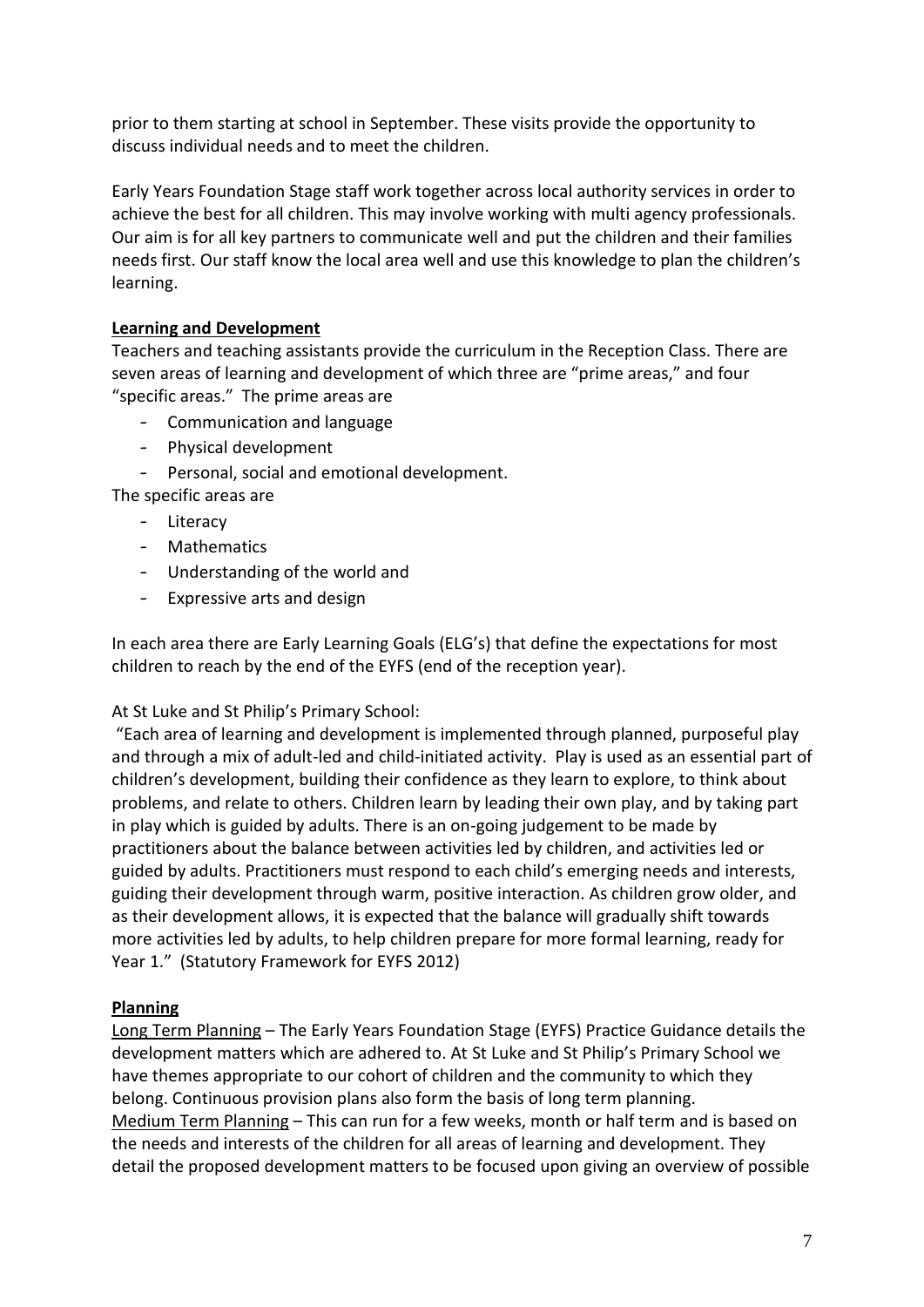enhancements to continuous provision, the adult focused activities, resources, displays and visit/visitors. Sometimes themes are used as a vehicle for delivery.

Short Term Planning – This occurs weekly for adult focused and child initiated learning. These take the form of a Phonics, Literacy and Maths plans. These will outline the elements of development, effective learning for children and will detail learning objectives and outcomes.

Evaluations and next steps will determine planning for subsequent weeks. Planning for and with other agencies is also incorporated. Reference will be made on short term planning for children with Special Educational Needs or disability linked to their Individual Education plan (IEP) or for children in care (CIC) linked to their Personal Education Plan (PEP). For children who have a first language other than English links to bi-lingual support will also be made using specific strategies.

In terms of assessment all practitioners in Reception class contribute to the Early Years Foundation Stage Profile. Staff complete these assessments on an on going basis and results are shared with the local authority. The Common Assessment Framework (CAF), where appropriate, also gives us a full picture of a child's additional needs at any stage.

Planning and guided children's activities will reflect on the different ways that children learn and reflect these in their practice. At St Luke and St Philip's we support children in using the three characteristics of effective teaching and learning. These are;

- **Playing and exploring**  children investigate and experience things, and 'have a go';
- **Active learning**  children concentrate and keep on trying if they encounter difficulties, and enjoy achievements; and
- **Creating and thinking critically**  children have and develop their own ideas, make links between ideas, and develop strategies for doing things. (Taken from statutory framework for the EYFS 2012)

## **Play and Exploration**

At St Luke and St Philip's Primary School, we recognise that children learn and develop in different ways and at different rates. They develop their skills through a variety of processes. These include:

- Investigation
- Experimentation
- Listening
- Observing
- Talking and discussing
- Asking questions
- Practical exploration and role play
- Retrieving information
- Imagining
- Repetition
- Problem Solving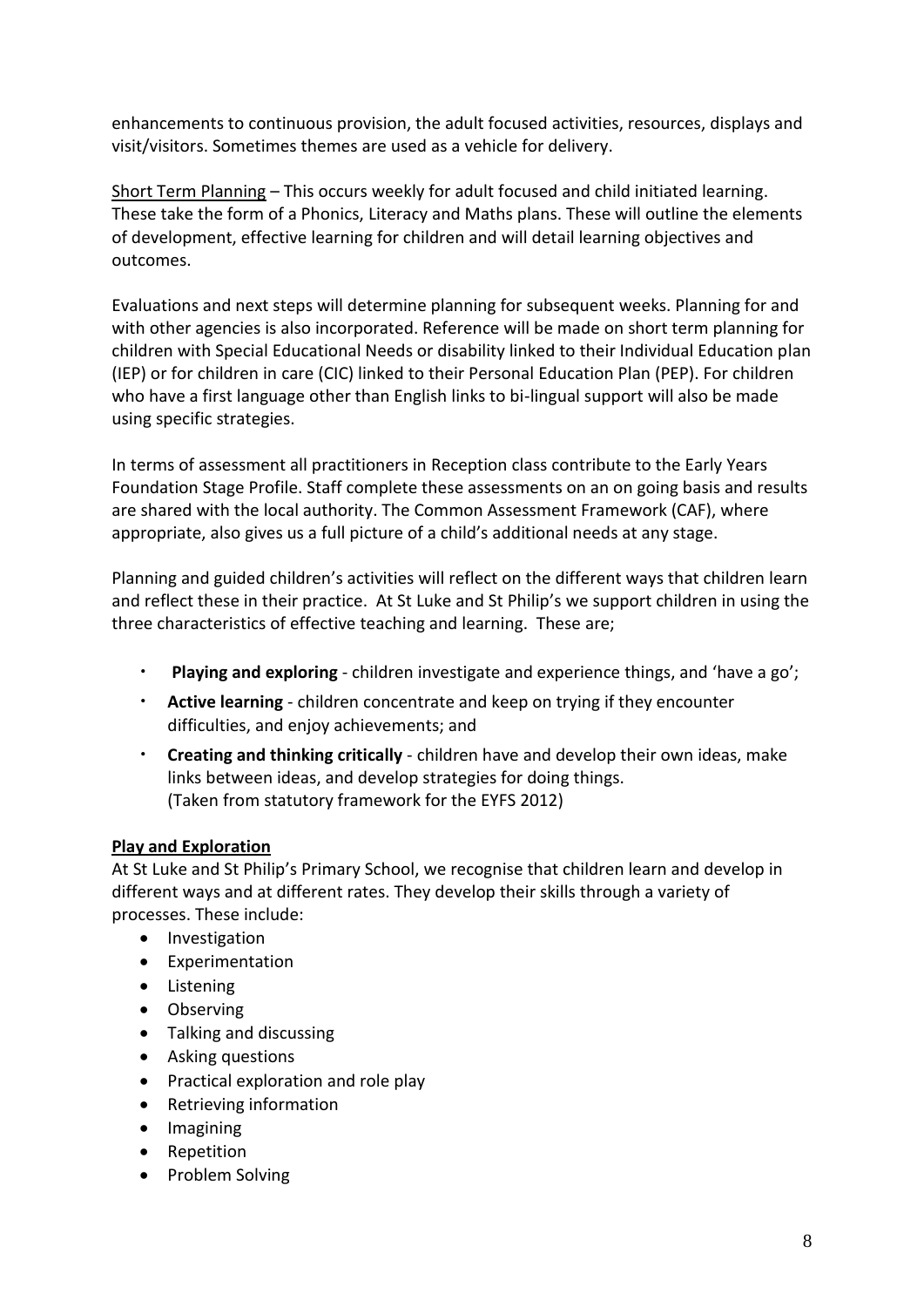- Making Choices and decision making
- Sharing

Through play our children explore and develop learning experiences, which help them make sense of the world. They practice and build up ideas and learn how to control their behaviour and understand the need for rules. They have the opportunity to think creatively alongside other children as well as on their own. They communicate with others as they investigate and solve problems. They can express fears or re-live anxious experiences in controlled and safe situations.

# **Active Learning**

Active learning occurs when children are motivated and interested. This happens best when children have some independence and control over their learning. As children develop their confidence they learn to make decisions. It provides our children with a sense of satisfaction as they take ownership of their learning. Children's learning is extended through accessing resources freely and being allowed to move them around the classroom setting.

## **Creativity and Critical Thinking**

Children will be given the opportunity to be creative through all areas of learning and development, not just through the arts. Adults can support children's thinking and help them to make connections by showing genuine interest, offering encouragement, clarifying ideas and asking open ended questions.

#### **Leadership and Accountability**

The lead person (Miss Samantha O'Connell) provides an excellent role model for staff and ensures that we respond to both local and national initiatives and directives appropriately. Self evaluation is important to us and we use a range of materials to inform our Record of Self Evaluation (ROSE) and inform Continuous Professional Development (CPD). Internal and external mechanisms regarding quality include: observations, data analysis, consultations, action planning and target setting and policy review. We review our practice and provision annually with key staff linking areas to our School Development and Improvement Plans.

## **Continuous Professional Development**

St Luke and St Philip's Primary School is committed to all staff accessing Continuous Professional Development. Individual training will be chosen or identified based on individual's interests or remits, linked to Performance Management targets/ reviews and in response to OFSTED inspections and national/local initiatives. We have systems in place to cascade this information with others in school and ascertain the impact of training on our provision.

## **Assessment**

We make regular assessments of children's learning and we use this information to ensure that future planning reflects identified needs. Assessment in Foundation Stage takes the form of both formal and informal observations. At the end of their foundation year in school the children's progress is recorded on to the Early Years Foundation Stage Profile. Each child's level of development is recorded against the 17 Early Learning Goals.